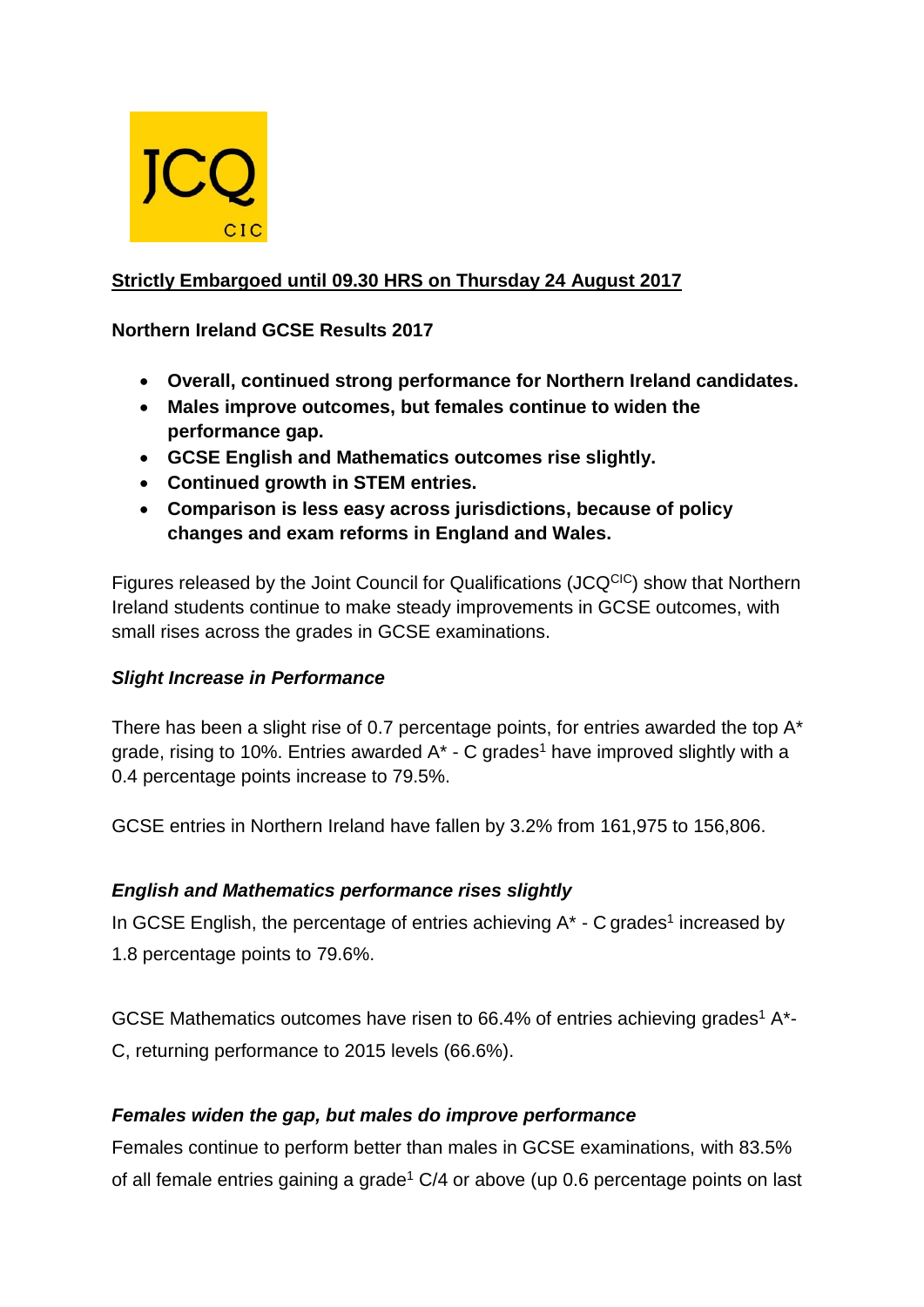year). However, male entries achieving grades<sup>1</sup> A<sup>\*</sup>- C improved to 75.4%, up 0.1 percentage points on 2016. The gap between Female and Male performance at A\*- C grades<sup>1</sup> has widened by 0.5 percentage points to 8.1%.

# *STEM popularity continues to grow*

Entries in STEM (Science, Technology, Engineering and Mathematics) related subjects grew by 0.5%. STEM subjects here account for almost one-third (32.2%) of all GCSE entries.

The growth in STEM entries is being driven by growth in subjects such as Computing (+21.4 %) and Physics (+2.5%). There were decreases in the percentage of the overall entry taking Biology (-4.1%) and Chemistry (-4.0%).

# **Grade Changes**

This year's GCSE results include 9-1 graded qualifications for the first time. In Northern Ireland, the new scale applies to English Literature and Mathematics qualifications offered by AQA, OCR, Pearson and Eduqas. A little over 3% of students here will receive a numerical grade.

The 9-1 GCSEs have been developed to meet the requirements of Government in England, who wanted to enable the better differentiation of students, especially at the top grades.

The new grade scale can be compared with A\*-G at A/7; C/4; and G/1 (using cumulative figures). Consequentially, comparisons across years, subjects and jurisdictions, is possible at these anchor points only.

The A\*-G graded qualifications in Northern Ireland have not changed. The A\*-G grading will change in 2019, when the A\* Grade will be aligned to the 9 Grade.

**Media enquiries to Ruth Hobson on (028) 9026 1216, Mobile 07718 424373; Email rhobson@ccea.org.uk, or John Boyle on (028) 9026 1217; Mobile, 07796 947989, Email jboyle@ccea.org.uk**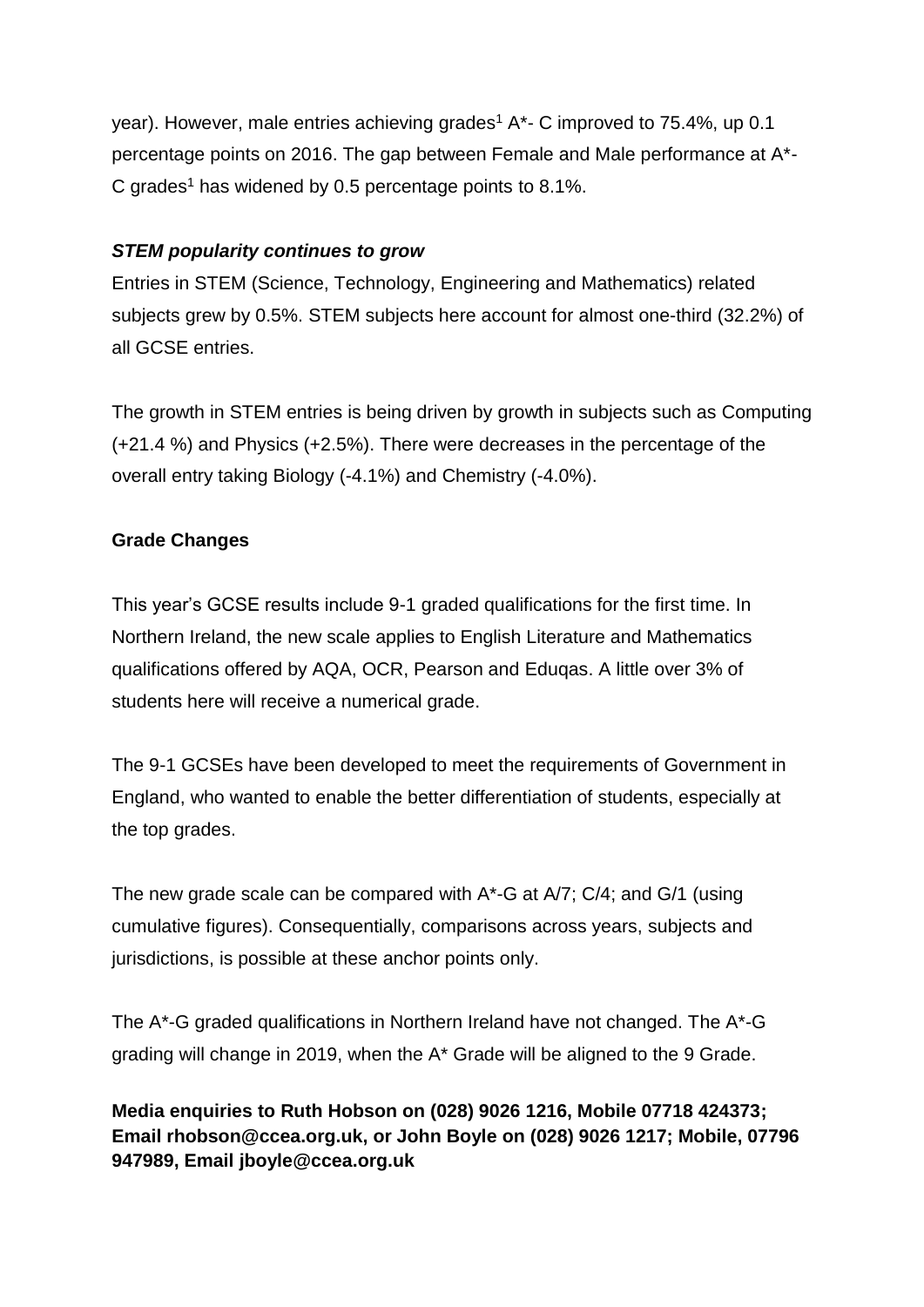#### **Notes to Editors**

<sup>1</sup> This year's results are a combined figure of  $A^*$ - C with 9-4 from the new numerical 9-1 grading. 9-1 grades were awarded to a little over 3% of students in Northern Ireland for two subjects – GCSE Mathematics and GCSE English Literature

99.2% of GCSE students in Northern Ireland sat A\* - C qualifications. Further information on the GCSE grade changes is available [http://ccea.org.uk/regulation/gcse\\_grading](http://ccea.org.uk/regulation/gcse_grading)

The statistics below represent the provisional Northern Ireland GCSE results from five JCQ awarding organisations: - AQA, CCEA, OCR, Pearson and WJEC

#### **Table 1: Northern Ireland GCSE entries and provisional results – all scales (A\*- G / 9-1)**

|                | 2017    | 2016    | 2015    |
|----------------|---------|---------|---------|
| <b>Entries</b> | 156,806 | 161,975 | 171,325 |
| %A*-A/7        | 29.5    | 29.1    | 28.6    |
| %A*- C/4       | 79.5    | 79.1    | 78.7    |
| %A* - G/1      | 99.0    | 99.0    | 99.2    |

**Table 2: Northern Ireland GCSE provisional results by gender (combined A\*- G/9-1)**

| <b>2017 Provisional</b> | <b>Males</b> |      | <b>Females</b> |      |
|-------------------------|--------------|------|----------------|------|
|                         | 2017         | 2016 | 2017           | 2016 |
| $%A^* - A/7$            | 23.7         | 24.1 | 35.3           | 34.0 |
| $%A^* - C/4$            | 75.4         | 75.3 | 83.5           | 82.9 |
| %A* - G/1               | 98.7         | 98.8 | 99.2           | 99.3 |

- 1. The JCQCIC is a membership body and comprises AQA, CCEA, City & Guilds, OCR, Pearson, SQA and WJEC – the seven largest providers of qualifications in the UK.
- 2. Media contacts: The JCQ's press office can be contacted on: 020 7227 0671/020 7638 4132/07905 683 816